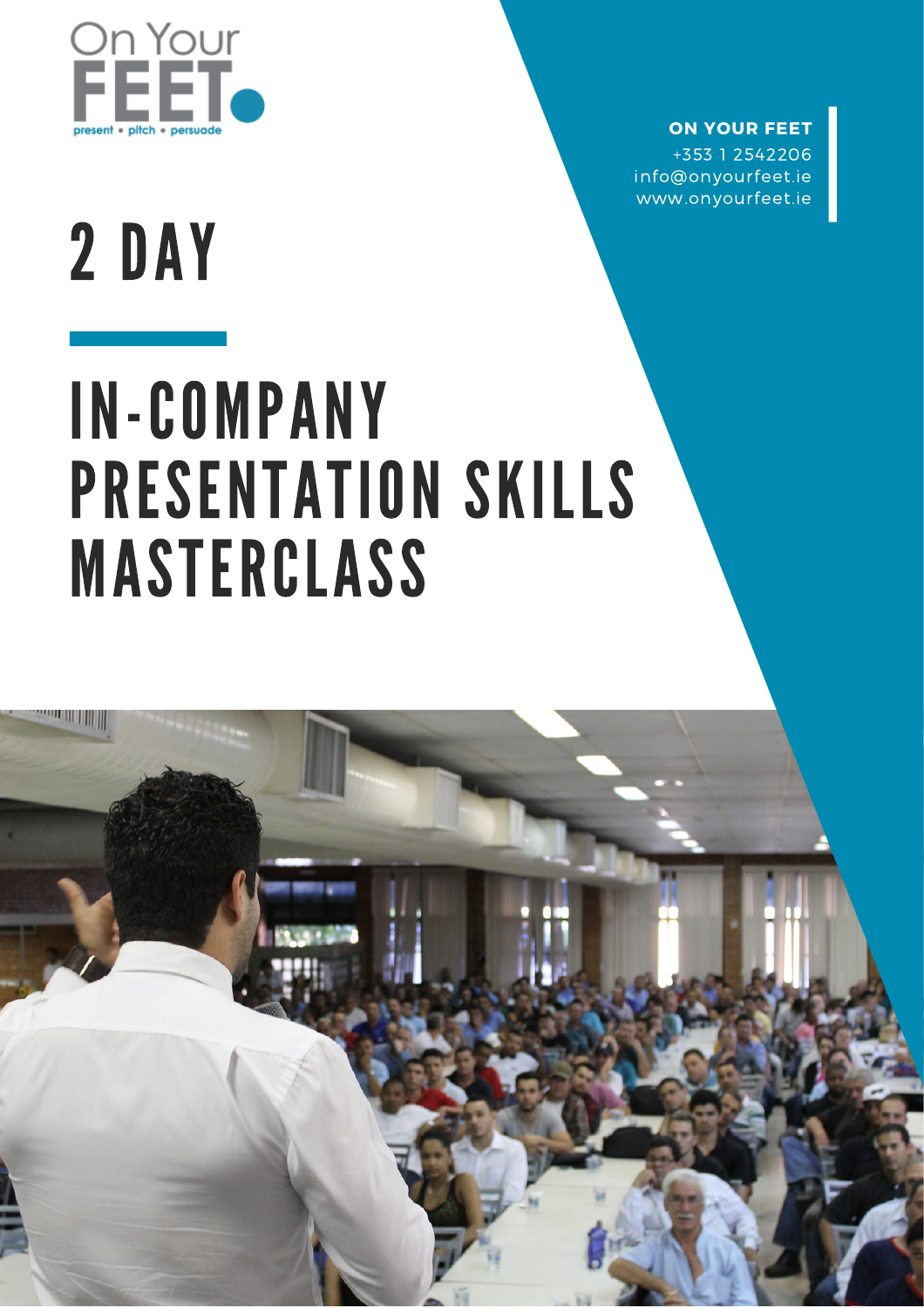#### 2 DAY IN-COMPANY PRESENTATION SKILLS MASTERCLASS

## PROGRAMME OVERVIEW

We use the latest in video technology to engage with each participant **before** the day of the training.

During this 2-day high energy, high impact videoed masterclass we get you "on your feet" **5 times to video**.

We spend the minimum time on theory and the maximum time getting participants on their feet, both on and off camera..

### WHO WOULD BENEFIT

This highly participative programme is for those who already have some prior presentation skills training or public speaking experience.

In particular it is valuable for executives who speak to groups, sales people and those who need to be able to think on their feet.

The attendees are **coached strongly** and will see a significant shift in their presentation skills.

## CUSTOMISING YOUR PROGRAMME

Before any programme we have discussions with you and send you a Discovery Document to ascertain your required outcomes for your attendees. We tailor our objectives to match **your needs** so that you can achieve the maximum results from the programme.

A week or so prior to the programme we send each participant a link to our innovative video platform. There, they will be greeted by their facilitator who will introduce themselves and set the tone for the programme. The participants are then asked a few short questions, which they answer via the video platform.

There are **3 key benefits** of this exercise.

The questions help the participant get some clarity on what they would like to achieve during the programme. **1**

By virtue of responding to the questions asked on the video, it can bring some awareness to their current skill levels. **2**

It gives the facilitator a feel for where each participant is in terms of current skill levels. This means that even though it is a group session, the facilitator can address the individual needs of each attendee. **3**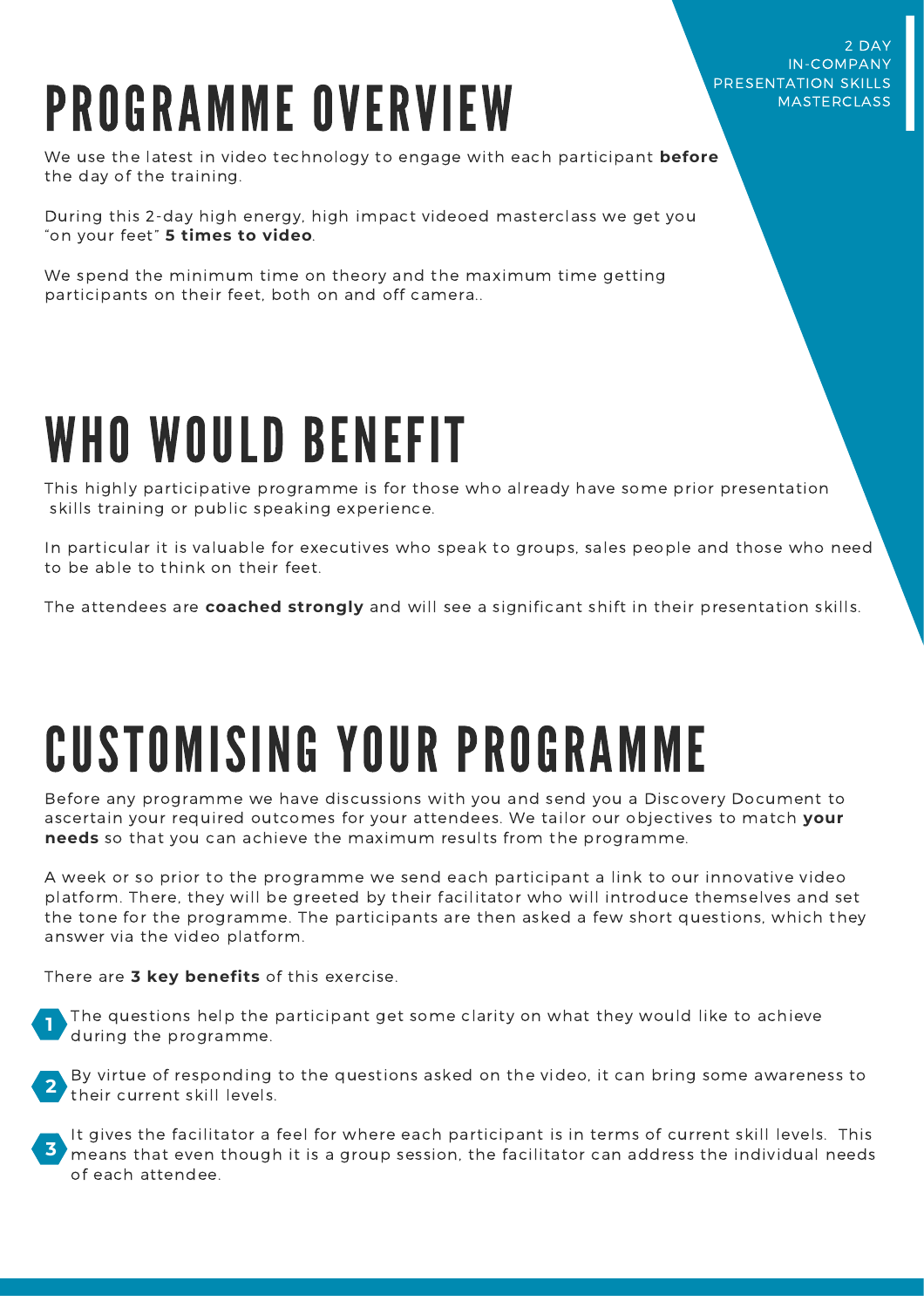#### 2 DAY IN-COMPANY PRESENTATION SKILLS MASTERCLASS

## PROGRAMME OBJECTIVES

On completion of this 2 day programme, attendees will have gained skills, techniques and confidence to enable them to deliver high impact presentations.

Sample objectives include:

- Identify and enhance their own style
- The 3 step matrix to prepare
- **Present with increased self confidence**
- Tell a compelling story
- Open and close with purpose
- Communicate more credibly
- Use more convincing evidence
- Build and hold rapport with an audience
- Use the SSS of presenting
- Advance their vocal technique
- Add impact with body language
- Control nerves
- Present to persuade
- O Understand PowerPoint best practice
- Use props for added effect
- Effectively facilitate a questions and answers session

While there is an overall atmosphere of fun there is also a serious amount of learning taking place. In order to strike the best balance between personal attention and **supportive group dynamics**, we limit the number of attendees to **6-8**.



A REALLY FANTASTIC TRAINING SESSION AND I STILL USE ALL OF THE POINTERS AND HAVE COMPLETELY RELAXED. NO LONGER SOUND LIKE I AM A MONOTONE NEWS PRESENTER!

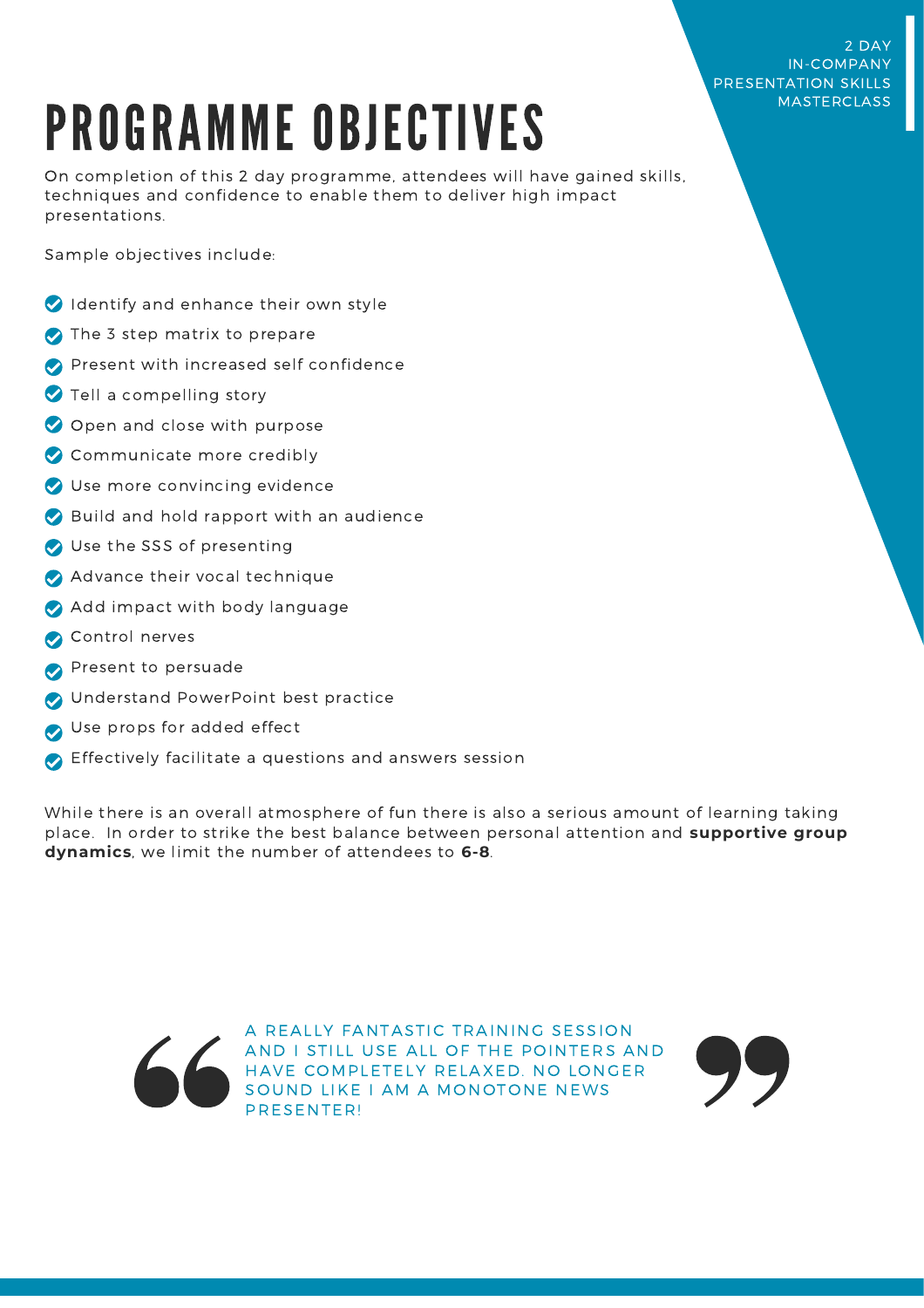2 DAY IN-COMPANY PRESENTATION SKILLS **MASTERCLASS** 

## METHODOLOGY

This programme is participatory, fast-moving and attendees will be frequently up on their feet. Our focus is on the attendees learning through discovery rather than "lecture-style" delivery.



Attendees are asked a few short questions via video to help build awareness around their current skillset.



Each attendee will present **5 times** to video, over the course of the 2 days.



1 to 1 brief feedback in a separate room to each individual on their presentation style with very specific guidance on how to improve.



Flip charts will be used for brainstorming and gathering ideas.



There will be several ad hoc opportunities for attendees to present to the group off camera, with strong coaching.



Individual reflection time.



Attendees will be split into small groups to allow them to discuss topics at certain points during the programme.



THE FACILITATOR WAS VERY ENGAGING AND THE TOPICS AND THE WAY THEY WERE PRESENTED WERE EXCELLENT. I FOUND IT ALL VERY RELEVANT TO MY ROLE AND WILL BE IMPLEMENTING CHANGES TO HOW I PREPARE FOR AND DELIVER PRESENTATIONS.